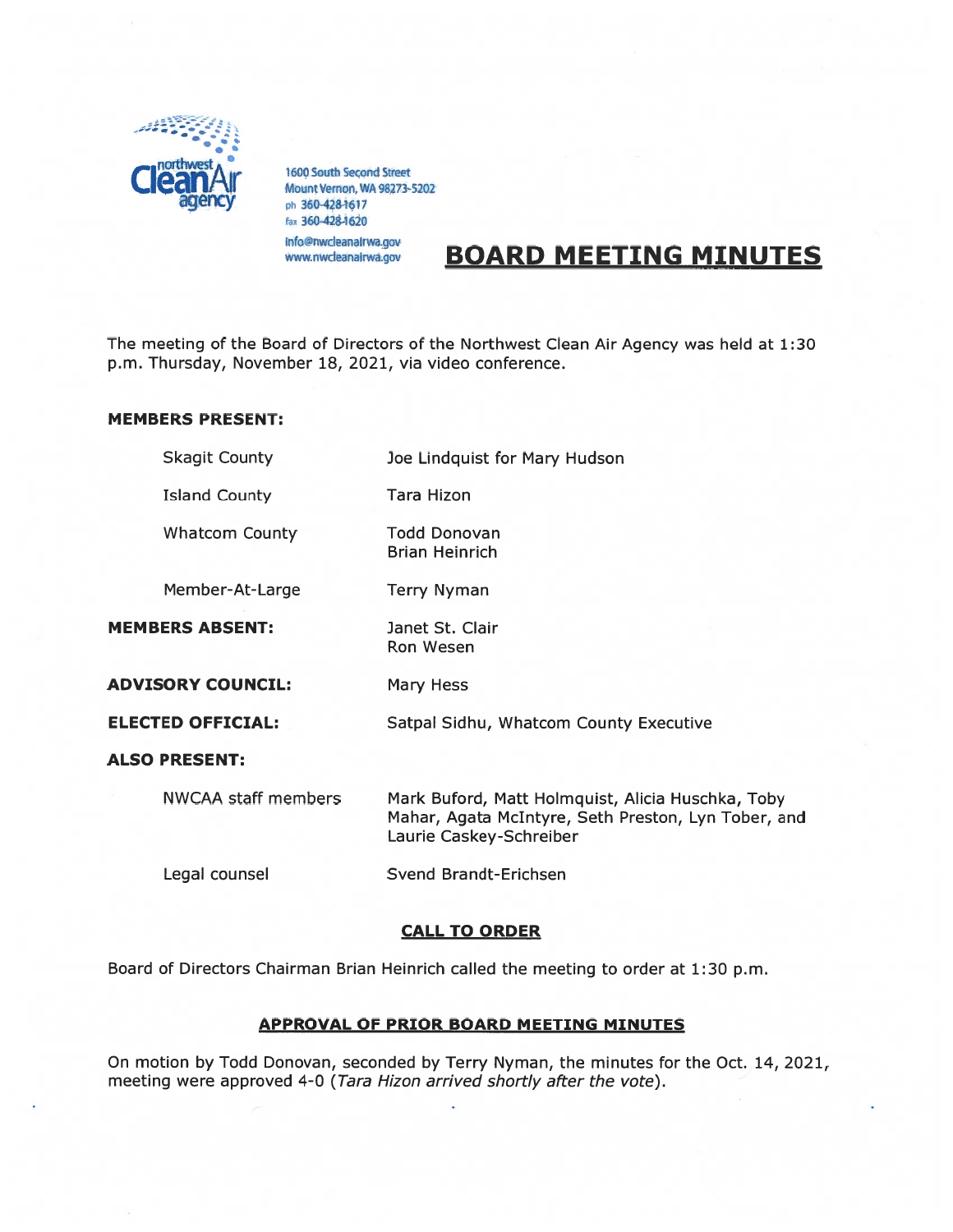#### PRESENTATION

# Fiscal year 2022 1st quarter financial repor<sup>t</sup> (through Sent. 30, 2021) — Alicia Huschka

NWCAA Chief Financial Officer Alicia Huschka reviewed actual financial results compared to the annual budget for fiscal year 2022 for the Operating Fund for the three-month period ending September 30, 2021.

|                        | Year-to-date | <b>Annual Budget</b> | % of Annual Budget |
|------------------------|--------------|----------------------|--------------------|
| <b>Revenues</b>        | \$3,388,838  | \$4,639,632          | 73%                |
| <i><b>Expenses</b></i> | \$1,079,657  | \$4,899,183          | 22%                |

Huschka stated that the revenues are tracking as anticipated, noting the cyclical nature of when certain revenues are billed during the year. Registered source billing is done during the month of February, and the billing for NWCAA large sources is done during the beginning of the fiscal year, during the month of July.

Huschka reported that there are no surprises with the budget so far, and the Agency funds are in good shape.

#### ACTION ITEMS

#### Resolution 594 - Adopting a New Fee Schedule for Registered Sources

NWCAA Executive Director Mark Buford reviewed the changes that are being proposed in Resolution 594. The proposed changes would reduce fees from the current registration fee schedule for the following source types:

#### 1. Stand-Alone Stationary Emergency Engines

a. Facilities registered only because of large emergency engines.

## 2. Synthetic Minor (SM) Sources

- a. These are facilities that would otherwise be "major" and subject to the Air Operating Permit program excep<sup>t</sup> that they have enforceable limits that keep them below major emissions thresholds.
- b. Proposing <sup>a</sup> new fee category added to SMs, to apply to those with enforceable limits below 80% of major thresholds.
- c. Four sources currently would qualify for this reduced SM fee.
- d. Reflects reduced administrative oversight for SMs with limits below 80% of major thresholds. SMs with limits above 8O% of the major threshold have additional EPA requirements.

## 3. Commercial Composting Facilities

- a. Currently eight facilities have been identified that sell or distribute compost, all will be new to NWCAA registration this year.
- b. Proposing registration fees that also simplify recordkeeping and emissions reporting.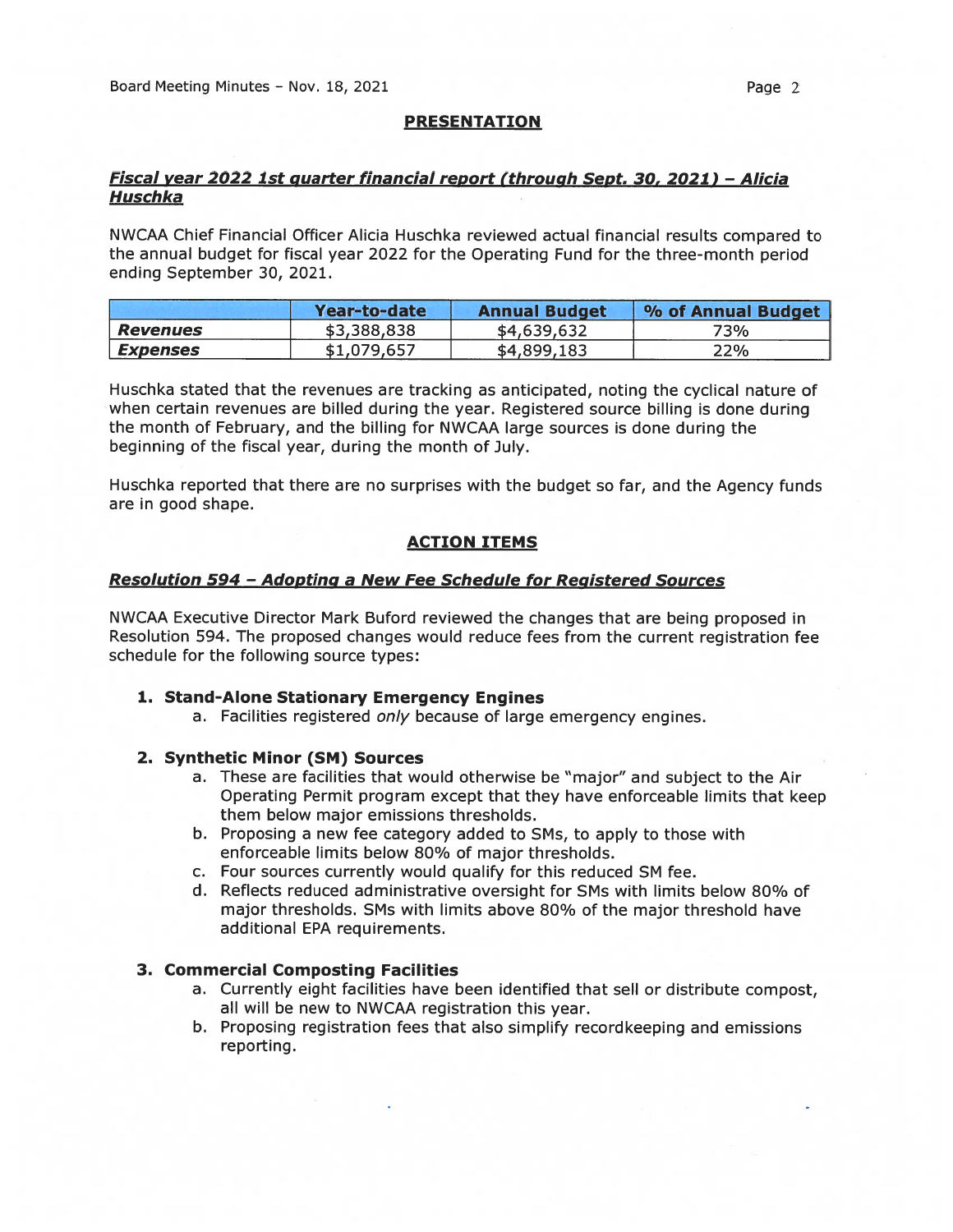Board Meeting Minutes – Nov. 18, 2021 **Page 3** 

The Board was presented with this proposa<sup>l</sup> of changes in September 2021, <sup>a</sup> 30-day public comment period occurred, and <sup>a</sup> public hearing was held. Some of the comments submitted have been included in your Board packet. If approved this resolution would be enacted on Jan. 1, 2022.

Donovan made <sup>a</sup> motion to approve Resolution 594, Nyman seconded the motion. Board members voted to approve Resolution 594 with <sup>a</sup> 5-0 vote.

# Resolution 595 -Amending Fiscal Year <sup>2022</sup> Onerating Fund and Legal Reserve **Fund Budgets**

Huschka explained that Resolution 595 transfers \$96,000 of funds out of the Operating Fund and into the Legal Reserve Fund to replenish the reserve fund balance, and adds <sup>a</sup> budget revenue and related expense in the Operating Fund in the amount of \$260,050 resulting from <sup>a</sup> woodsmoke reduction gran<sup>t</sup> award from the Department of Ecology. These funds will primarily be paid to the Opportunity Council to facilitate approximately 17 woodstove changeouts in the Columbia Valley area.

Donovan made <sup>a</sup> motion to approve Resolution 595, Joe Lindquist seconded the motion, and the Board approved Resolution 595 with <sup>a</sup> 5-0 vote.

## Bills and claims

Board members discussed the bills and claims reports for October 2021. Donovan made <sup>a</sup> motion to approve the October (\$352,623.09) 2021 bills and claims. Tara Hizon seconded the motion, and the Board approved the bills and claims 5-0.

#### STAFF REPORTS

## Director's repor<sup>t</sup> — Mark Buford

Buford reported to the Board on the following matters:

The NWCAA monitoring stations measure particulate matter (PM2.5) in the air. They also repor<sup>t</sup> the measured concentrations to State Agencies and to the Environmental Protection Agency. The State of Washington uses <sup>a</sup> different system to convey the risk to the public than the federal one that is used. These risk communication tools use colors (green, yellow, orange, etc) to convey potential risk. The differing indices have created confusion for the public in that the Washington index (WAQA) and EPA index (AQI) can repor<sup>t</sup> different risk values for the same measured concentration. Out of concern that this confusion is undermining risk messaging, the State Departments of Health and Ecology investigated <sup>a</sup> number of possible resolutions. As <sup>a</sup> result of their work, the State is recommending that the Washington index be phased out and that the federal index (AQI) be used throughout Washington before the next wildfire season begins. This will bring Washington in line with our neighboring states and provide consistency within Washington. NWCAA supports this decision and will begin changing to the AQI index. Some other local clean air agencies (PSCAA for one) already repor<sup>t</sup> using the federal AQI and do not use the Washington index.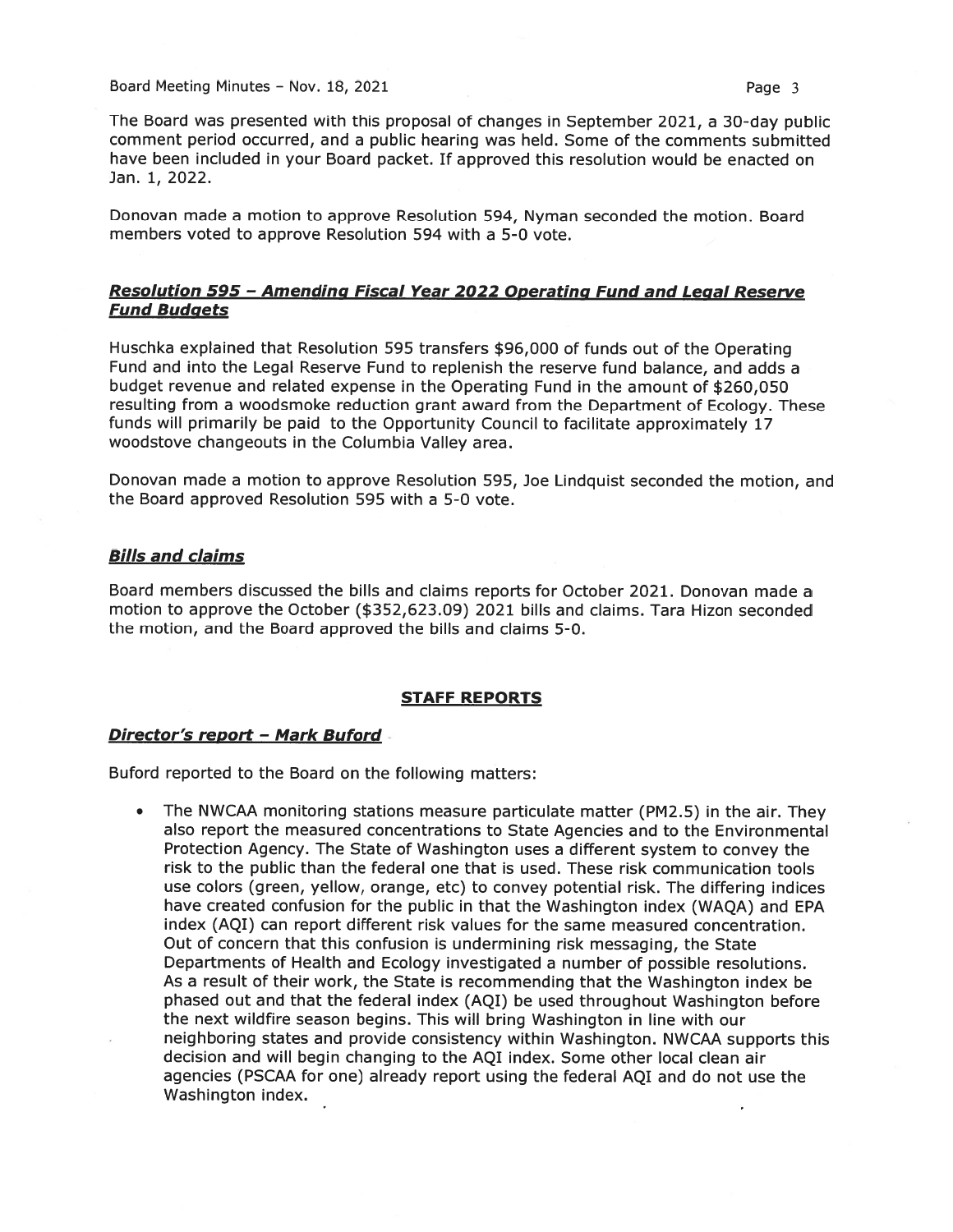Board Meeting Minutes – Nov. 18, 2021 Contract Contract Contract Contract Page 4

- Buford submitted <sup>a</sup> letter to U.S. Senator Patty Murray, who sits on the Senate Appropriations Committee, asking her to suppor<sup>t</sup> the 92-million-dollar increase being proposed to fund to state and local clean air agencies. Buford noted that federal funding has been stagnant for the pas<sup>t</sup> 15 years.
- • Buford is planning on the NWCAA staff returning to the office during the first week of January 2022. The office will remain closed to the public at this time. He is also hoping that the February 2022 Board meeting will be in-person. This will be confirmed as the date approaches.
- • Due to the recent flood event in Whatcom County, the Agency's new Toyota RAV4 hybrid vehicle sustained significant water damage, so the car will have to be re ordered. No word on the timeline for delivery of this second vehicle. This flood event triggered <sup>a</sup> State of Emergency Declaration for Island, Whatcom and Skagit counties. As <sup>a</sup> result of this, the State rules for burning flood debris are slightly altered for <sup>a</sup> period of 2 years.

# New source review and air operating permit update — Agata McIntyre

NWCAA Engineering Manager Agata McIntyre reported on the October 2021 construction permit (New Source Review) and Air Operating Permit activity.

The Agency received two applications for <sup>a</sup> construction permits and issued one permit. Work on renewing Air Operating Permits, which require renewal every five years, continues.

McIntyre noted that one of the applications received was for the Ferndale Refinery (Phillips 66) to install <sup>a</sup> burner replacement on an existing hydrotreater heater. The new equipment will utilize <sup>a</sup> new ultra-low NOx burner, and there will be no increase in capacity.

# Enforcement update — Tobv Mahar

NWCAA Compliance Manager Toby Mahar reported that NWCAA issued 14 notices of violation (NOV) in October. <sup>12</sup> of these NOVs pertained to sources failing to pay their 2021 registration fees.

NOV 1415 was issued to the Big Fat Fish LLC Company for failing to properly manage fish raw materials and waste on-site. The wastewater treatment system appeared to have operational issues as well. NWCAA is coordinating with Department of Ecology.

The Ferndale Terminal (Petrogas West LLC) operates <sup>a</sup> butane and propane receiving, storage, and shipping facility. The facility receives product via rail, truck, and pipeline and can distribute product via rail, truck, or ship. Petrogas was issued NOV 1416 for failing to install and operate in accordance with the Notice of Construction applications submitted to NWCAA. NWCAA also alleges that Petrogas failed to obtain required Prevention of Significant Deterioration and Title <sup>V</sup> permits and repor<sup>t</sup> emissions. These violations are "high priority violations" under EPA policy, requiring additional coordination with EPA.

An associated Compliance Order was issued with NOV 1416 requiring the facility to operate <sup>a</sup> thermal oxidizer as an interim control device, obtain <sup>a</sup> permit for the full projects